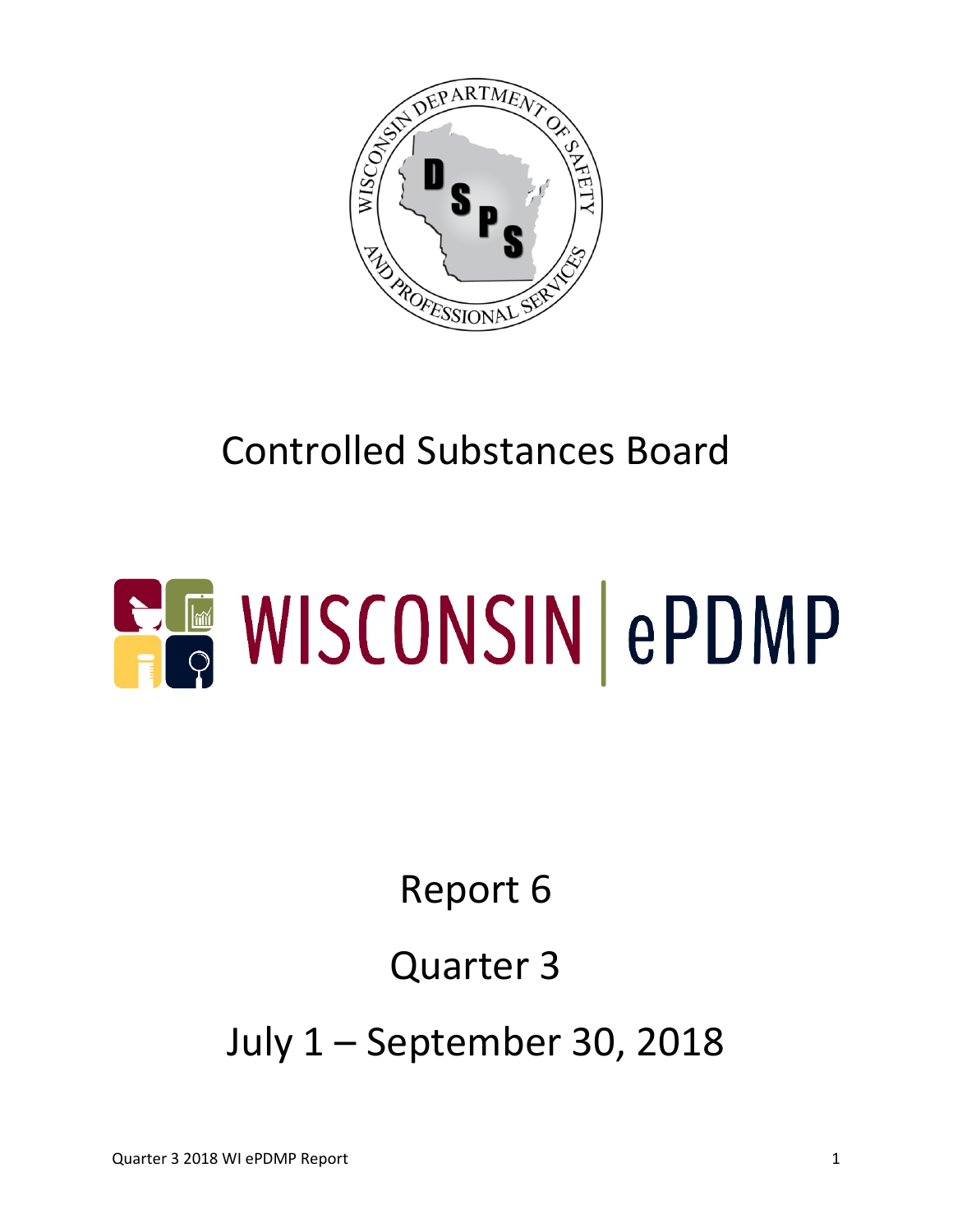#### Contact Information

#### **Wisconsin Controlled Substances Board Chairperson: Doug Englebert**

#### **Members:**

| Englebert, Doug, Chairperson  | Department of Health Services<br><b>Designated Member</b>                            |
|-------------------------------|--------------------------------------------------------------------------------------|
| Bloom, Alan, Vice Chairperson | Pharmacologist                                                                       |
| Bellay, Yvonne M., Secretary  | Department of Agriculture, Trade and Consumer Protection<br><b>Designated Member</b> |
| Barman, Subhadeep             | Psychiatrist                                                                         |
| Huck, Leonardo                | Dentistry Board Representative                                                       |
| Kallio, Peter J.              | <b>Board of Nursing Representative</b>                                               |
| Trapskin, Philip              | <b>Pharmacy Board Representative</b>                                                 |
| Virgil, Tina                  | <b>Attorney General Designee</b>                                                     |
| Westlake, Timothy W.          | <b>Medical Board Representative</b>                                                  |

#### **Wisconsin Department of Safety and Professional Services**

4822 Madison Yards Way Madison, WI 53705 608-266-2112 [DSPS@wisconsin.gov](mailto:DSPS@wisconsin.gov) Website[: https://dsps.wi.gov](https://dsps.wi.gov/)

#### **Wisconsin Prescription Drug Monitoring Program**

[PDMP@wisconsin.gov](mailto:PDMP@wisconsin.gov) Website[: https://pdmp.wi.gov/](https://pdmp.wi.gov/)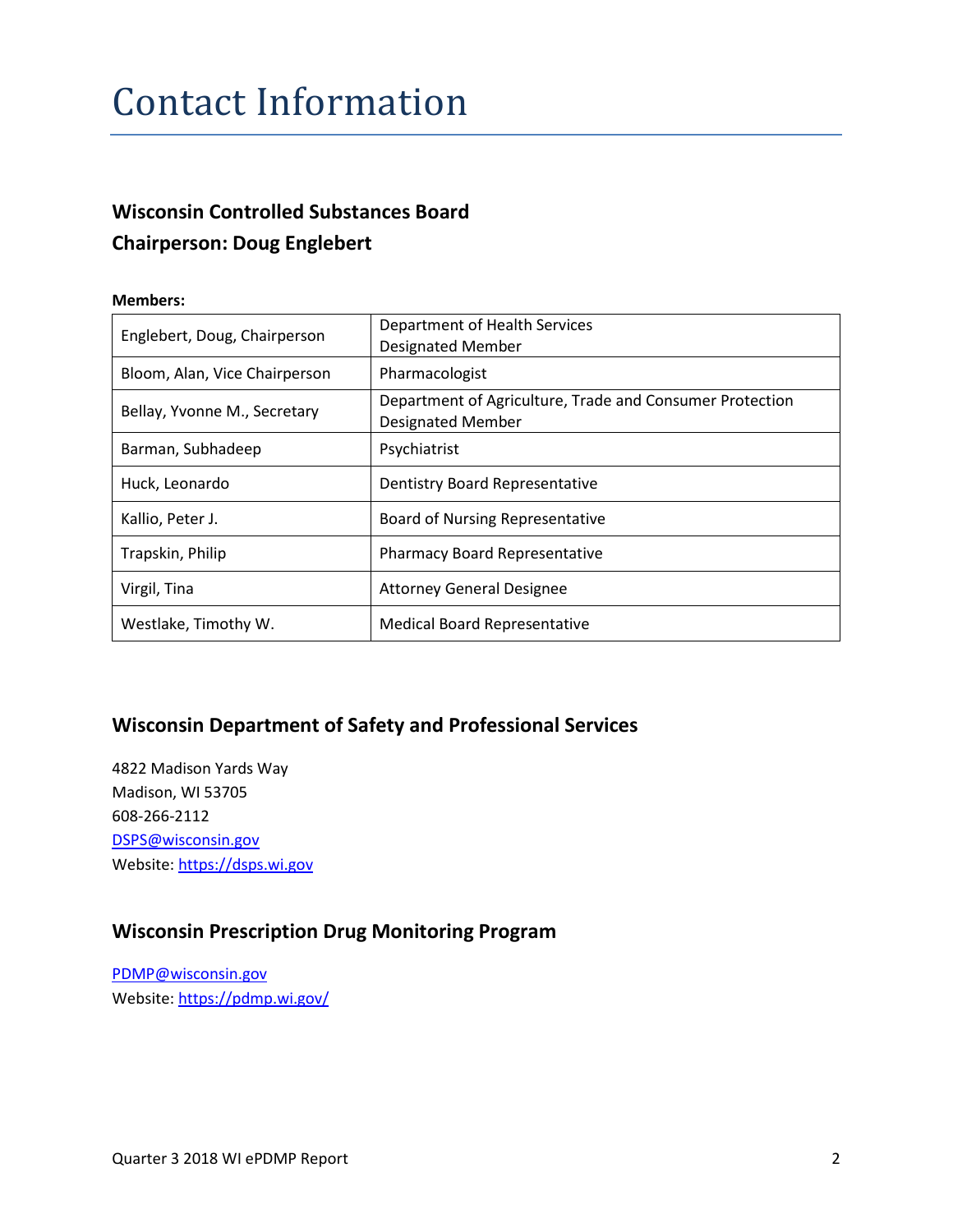## **Table of Contents**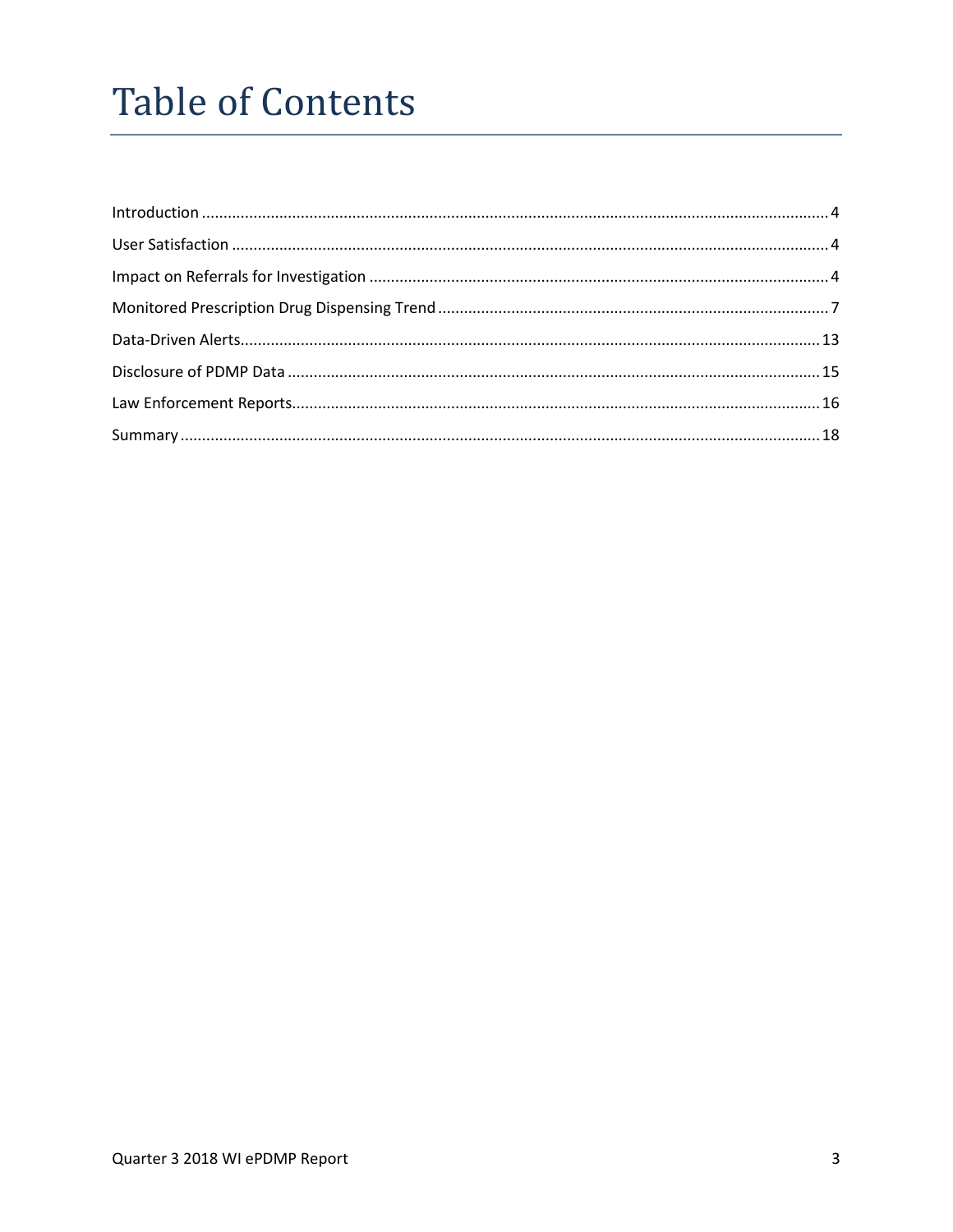## <span id="page-3-0"></span>Introduction

This report is being provided pursuant to ss.  $961.385(5) - (6)$ , Wis. Stats., which requires the Controlled Substances Board (CSB) to submit a quarterly report to the Wisconsin Department of Safety and Professional Services (DSPS) about the Wisconsin Prescription Drug Monitoring Program (PDMP). This report is intended to satisfy that requirement for the third quarter of 2018 and will primarily focus on analysis of PDMP data from Q3 2018 and the preceding 12 months.

The WI PDMP was first deployed in June 2013. It is administered by DSPS pursuant to the regulations and policies established by the CSB. An enhanced system, the WI ePDMP, was launched on January 17, 2017, allowing the WI PDMP to become a multi-faceted tool in Wisconsin's efforts to address prescription drug abuse, misuse, and diversion through clinical decision support, prescribing practice assessment, communication among disciplines, and public health surveillance. Effective April 1, 2017, prescribers are required to check the WI ePDMP prior to issuing a prescription order for a monitored prescription drug, defined as controlled substance prescription drugs in Schedules II-V.

The WI ePDMP Public Statistics Dashboard [\(https://pdmp.wi.gov/statistics\)](https://pdmp.wi.gov/statistics) provides interactive data visualizations for much of the data contained in this report, including the ability to obtain county-level detail.

#### <span id="page-3-1"></span>User Satisfaction

A detailed summary of the results of the WI ePDMP user survey conducted in April 2018 was provided in the Q2 report. In brief, the survey was sent to approximately 30,000 registered healthcare professionals and had a response rate of 20%, with responses from over 6,000 users. The survey indicated that most users are satisfied with the WI ePDMP. Seventy-seven percent of respondents reported overall satisfaction with the WI ePDMP, providing responses of either "Satisfied" or "Very Satisfied."

During Q3 2018, DSPS staff have been reviewing the open-ended survey responses to identify priority areas for future WI ePDMP enhancements. Ideas proposed from WI ePDMP users via the survey and collected via general inquires to DSPS will be developed into more formal proposals for consideration and additional feedback from WI ePDMP user focus groups. Priorities and details collected from the focus group will then determine the next round of user led enhancements for the WI ePDMP.

#### <span id="page-3-2"></span>Impact on Referrals for Investigation

Pursuant to s. 961.385 (2) (f) and (3) (c), Wis. Stats., the CSB may refer to the appropriate licensing or regulatory board for discipline a pharmacist, pharmacy, or practitioner who fails to comply with the rules of the Prescription Drug Monitoring Program and may disclose PDMP data to relevant state boards and agencies if circumstances indicate suspicious or critically dangerous conduct or practices of a pharmacy, pharmacist, practitioner, or patient. The CSB Referral Criteria Workgroup developed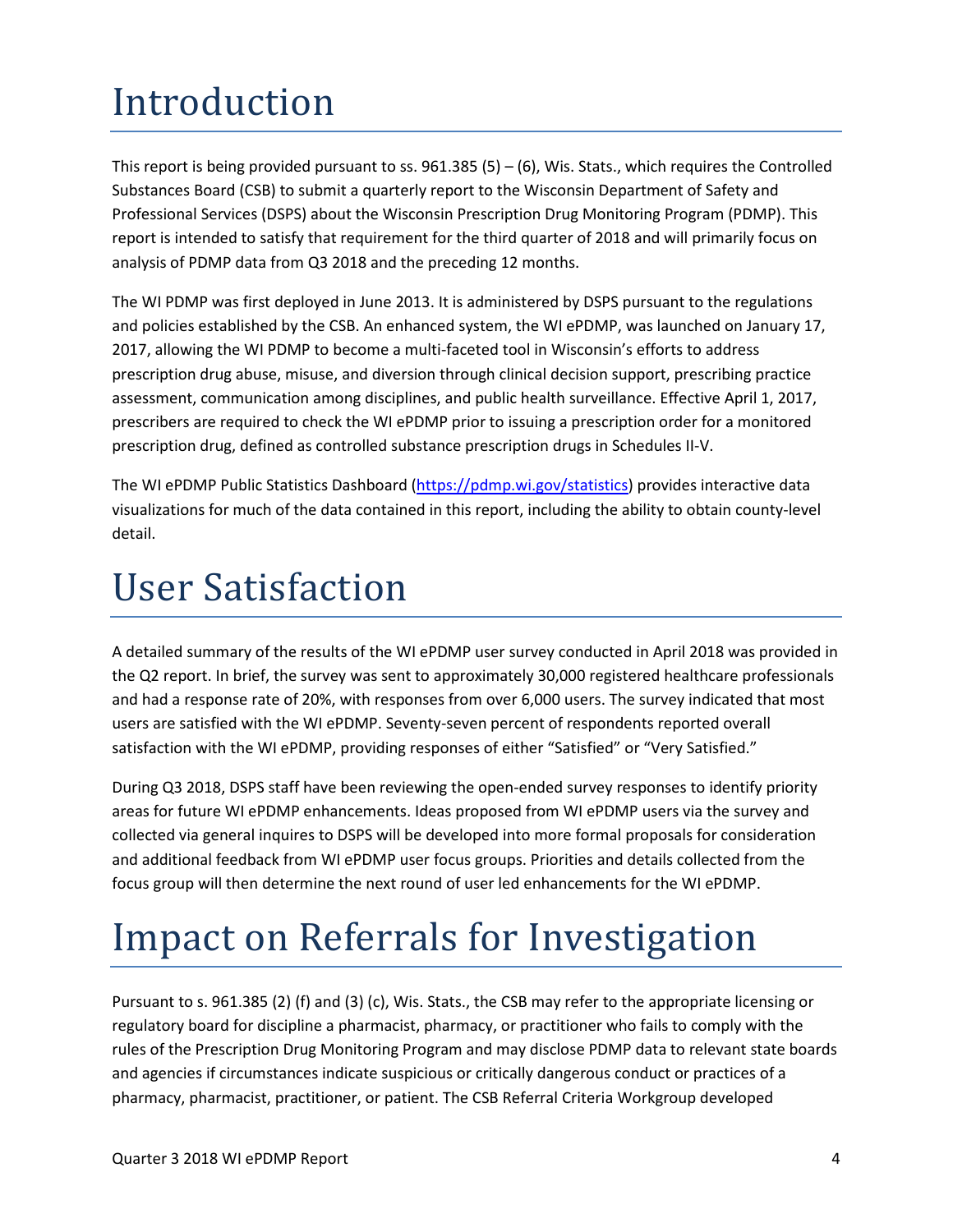recommendations for how the CSB could define suspicious or critically dangerous conduct or practices and presented their recommendations to the full Board.

Based on the recommendations, the Wisconsin Medical Examining Board (MEB), Dentistry Examining Board (DEB), and Board of Nursing (BON) all received summaries of the PDMP dispensing data specific to their professions at their August and September 2018 meetings. The data focused on opioid dispensing volume for the six-month time period of December 1, 2017 through May 31, 2018. The summaries took into consideration the specialty of the prescribers and provided information about the top controlled substances prescribed by the highest-volume prescribers, as well as information about the duration of the prescriptions.

The data presented to the MEB resulted in the referral of the top seven physician prescribers based on opioid dispensing volume out of the approximately 15,000 opioid prescribers in the profession. Figure 1 below plots the distribution of physician prescribers, based on the average number of opioid prescriptions per month and the average number of opioid doses per month for the six-month period. The initial report presented to the MEB did not include physician assistant prescribers, so the MEB requested an updated report be presented at a future meeting including all physician and physician assistant prescribers.



The data presented to the DEB resulted in the referral of the top four dentistry prescribers based on opioid dispensing volume out of the approximately 3,000 opioid prescribers in the profession. Figure 2 below plots the distribution of dentistry prescribers, based on the average number of opioid prescriptions per month and the average number of opioid doses per month for the six-month period. Recognizing that opioid prescribing by dentists is unique and often falls within the exception to the requirement to review patient data in the PDMP for prescriptions lasting three days or less, the DEB also considered the WI ePDMP usage for prescribers who had prescriptions for an estimated duration of over three days. Among the highest 1% of opioid prescribers in the profession, those who had written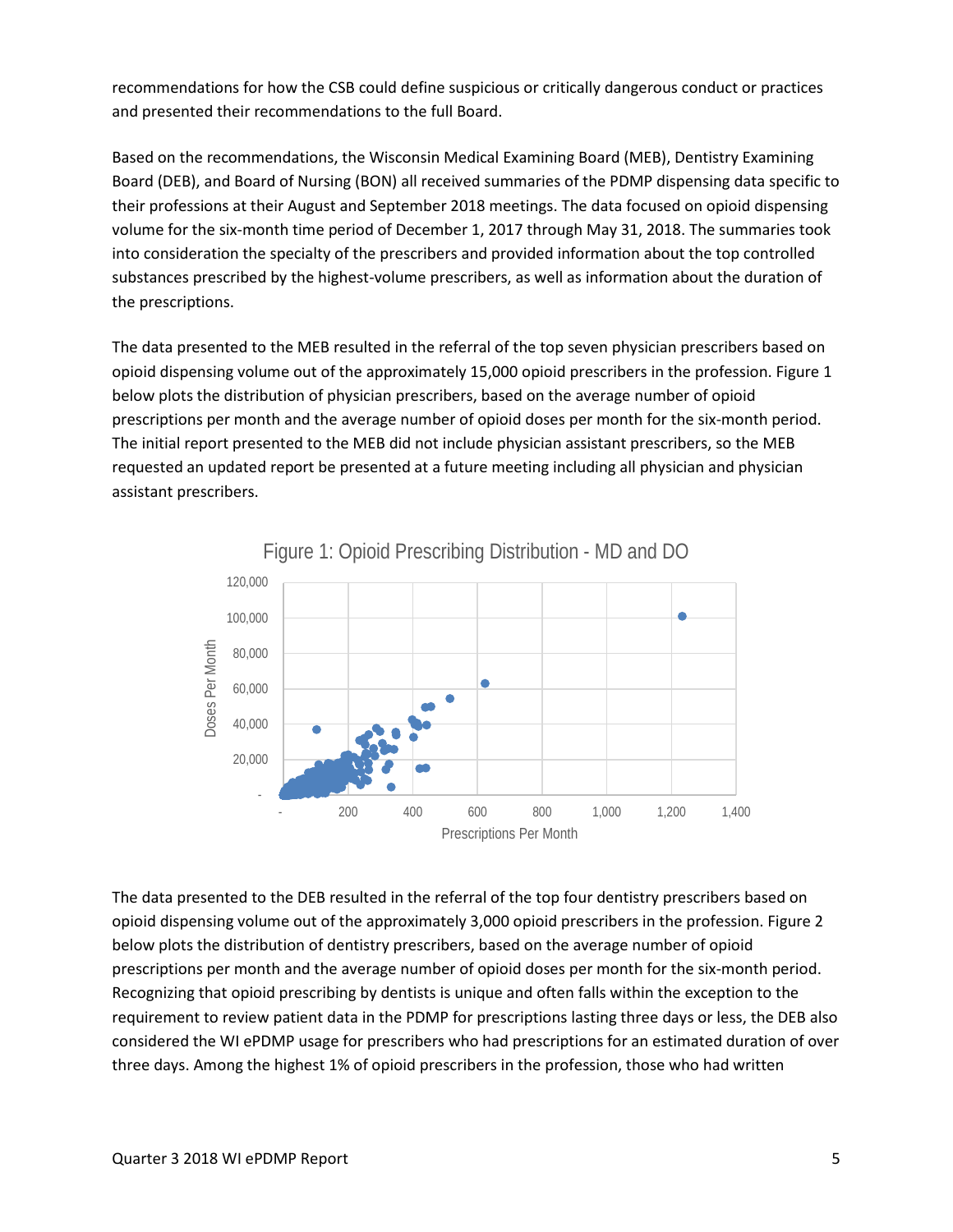prescriptions for over three days but who had no indication of use of the WI ePDMP were also identified, which resulted in the referral of an additional 12 licensees.



The data presented to the BON resulted in the referral of the top four Advanced Practice Nurse Prescribers (APNP) based on opioid dispensing volume out of the approximately 3,700 APNPs who prescribed opioids during the six-month time period of the report. Figure 3 below plots the distribution of the prescribers, based on the average number of opioid prescriptions per month and the average number of opioid doses per month for the six-month period. The BON further requested additional targeted outreach for APNPs with an estimated WI ePDMP usage of less than 50% to educate these prescribers about the use of the PDMP and the tools available in the PDMP that can help promote safe prescribing practices.



The prescribers identified in all three professions were referred to the Division of Legal Services and Compliance at DSPS for further investigation.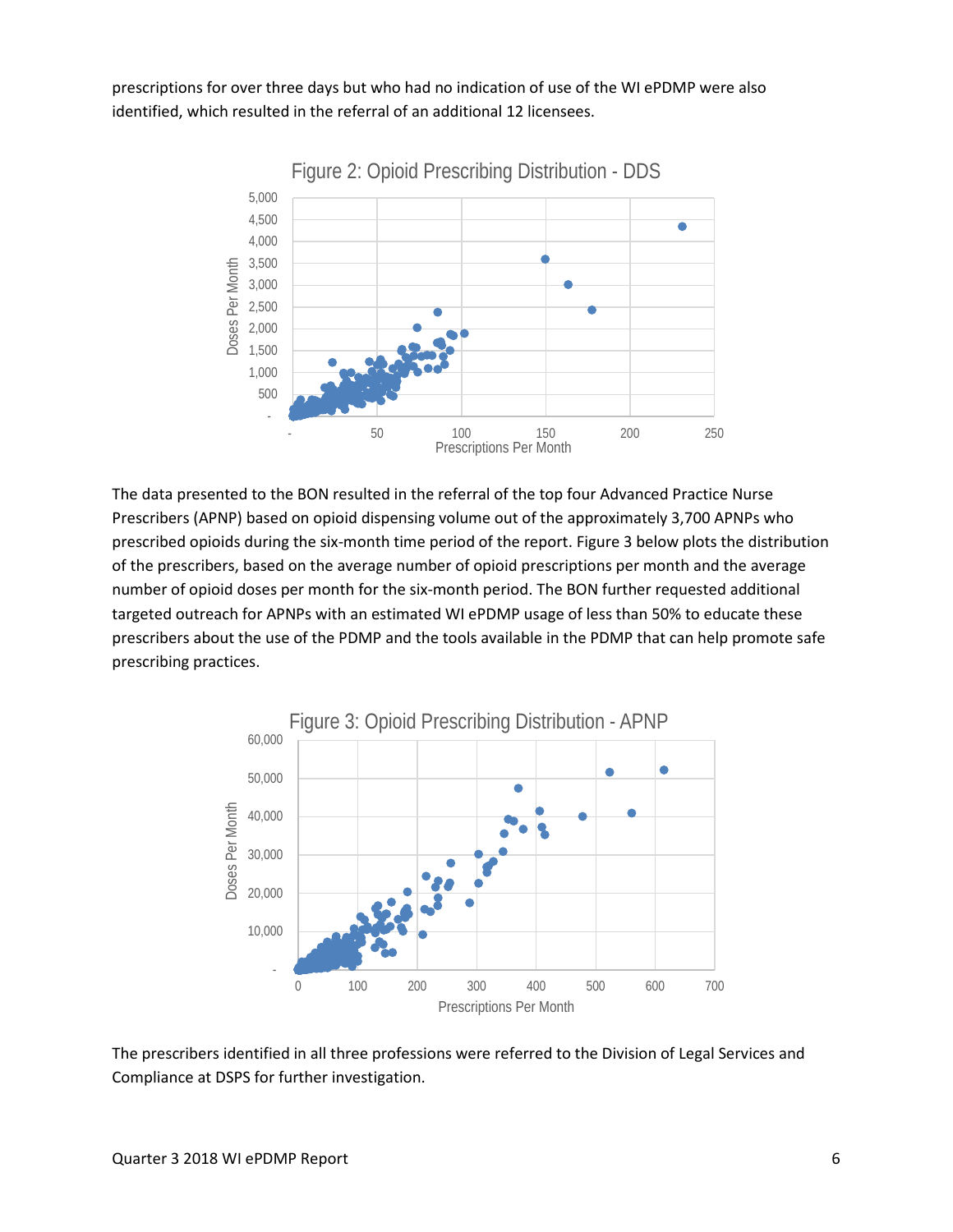## <span id="page-6-0"></span>Monitored Prescription Drug Dispensing Trend

Overall, the trend of decreased dispensing of monitored prescription drugs continues in Wisconsin. Beginning in Q1 2016, the dispensing of opioids has decreased each quarter. A similar pattern can be seen with the dispensing of benzodiazepines, which have decreased each quarter starting in Q1 2017. Dispensing of stimulants has been variable by quarter between increased and decreased dispensing; however, Q3 2018 was the second consecutive quarter of decreased dispensing.

From Q2 2018 to Q3 2018 specifically, there was a 3% reduction in the number of monitored prescription drugs dispensed, a larger reduction than the previous quarter reduction of only 1%. This equates to an overall 6% reduction over the past 12 months and a 25% reduction when comparing the dispensing of monitored prescription drug dispensed in Q1 2015 to the dispensing in Q3 2018.

Opioid dispensing from Q2 2018 to Q3 2018 decreased 4%, a larger reduction than the previous quarter reduction of only 1%. This equates to a nearly 9% reduction over the past 12 months and a 32% reduction when comparing the number of opioid prescriptions dispensed in Q1 2015 to the dispensing in Q3 2018.

Benzodiazepine dispensing from Q2 2018 to Q3 2018 decreased 2%, compared to a 1% reduction in the previous quarter. This equates to an overall 6% reduction over the past 12 months and a 22% reduction when comparing the number benzodiazepine prescriptions dispensed in Q1 2015 to the dispensing in Q3 2018.

The 2015 – 2018 dispensing data per quarter by drug class can be seen in Figure 4, followed by detail for the last 12 months by drug class.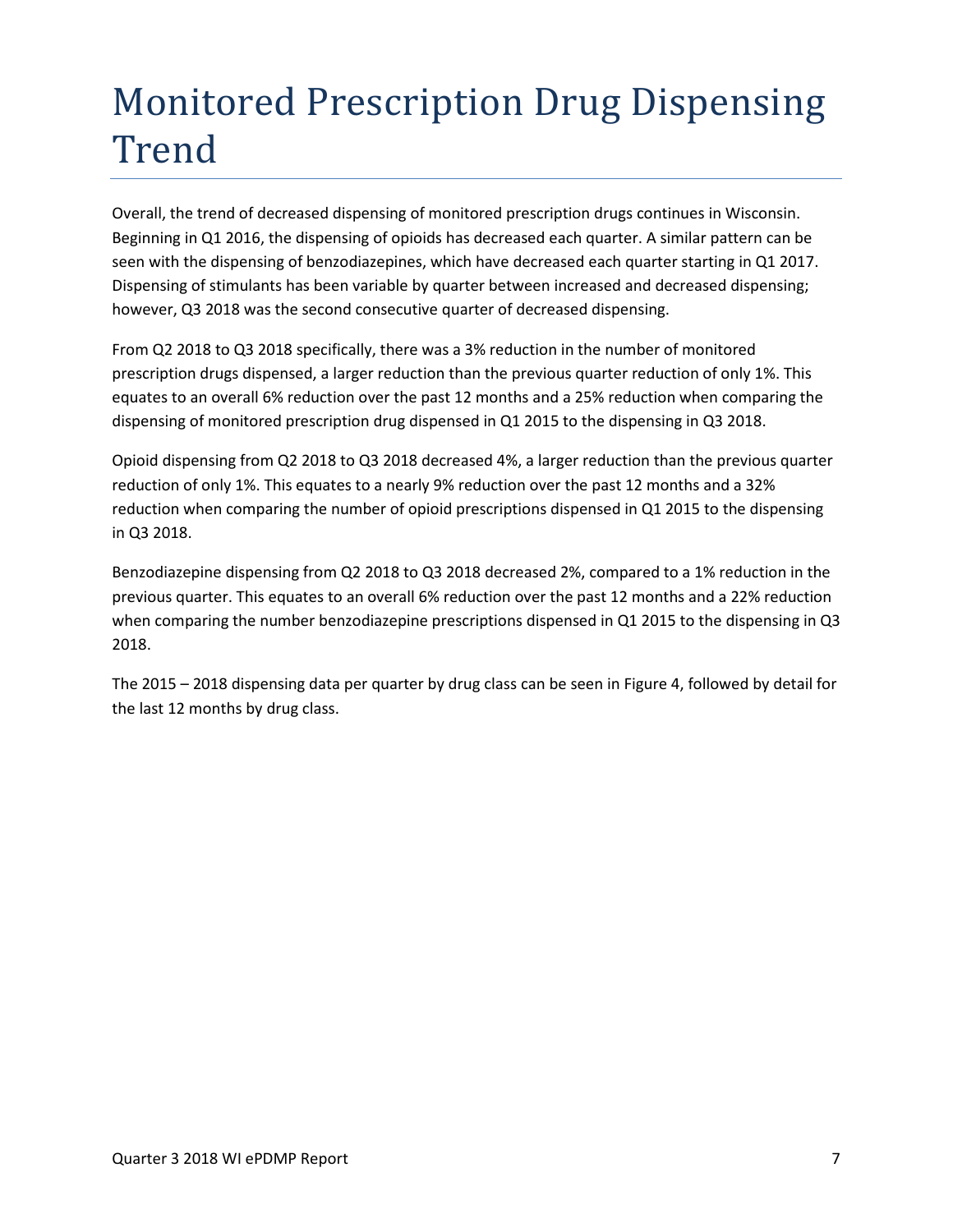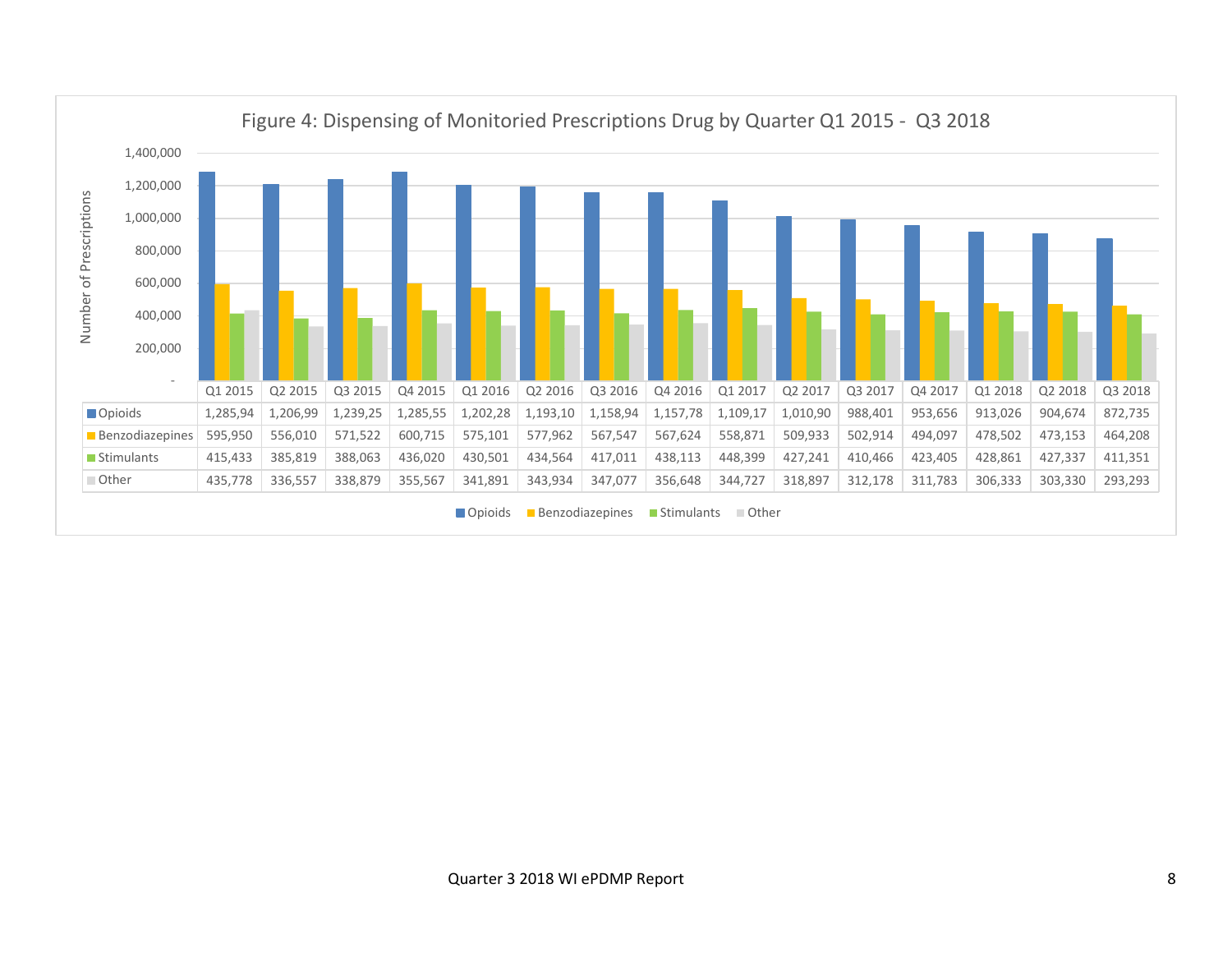The following figures summarize dispensing by drug class for the past five quarters.



Opioids show a 4% reduction in the number of prescriptions dispensed from Q2 2018 to Q3 2018, for a total reduction of just under 9% over the past 12 months.

Benzodiazepines show a 2% reduction in the number of prescriptions dispensed from Q2 2018 to Q3 2018, for a total reduction of 6% over the past 12 months.

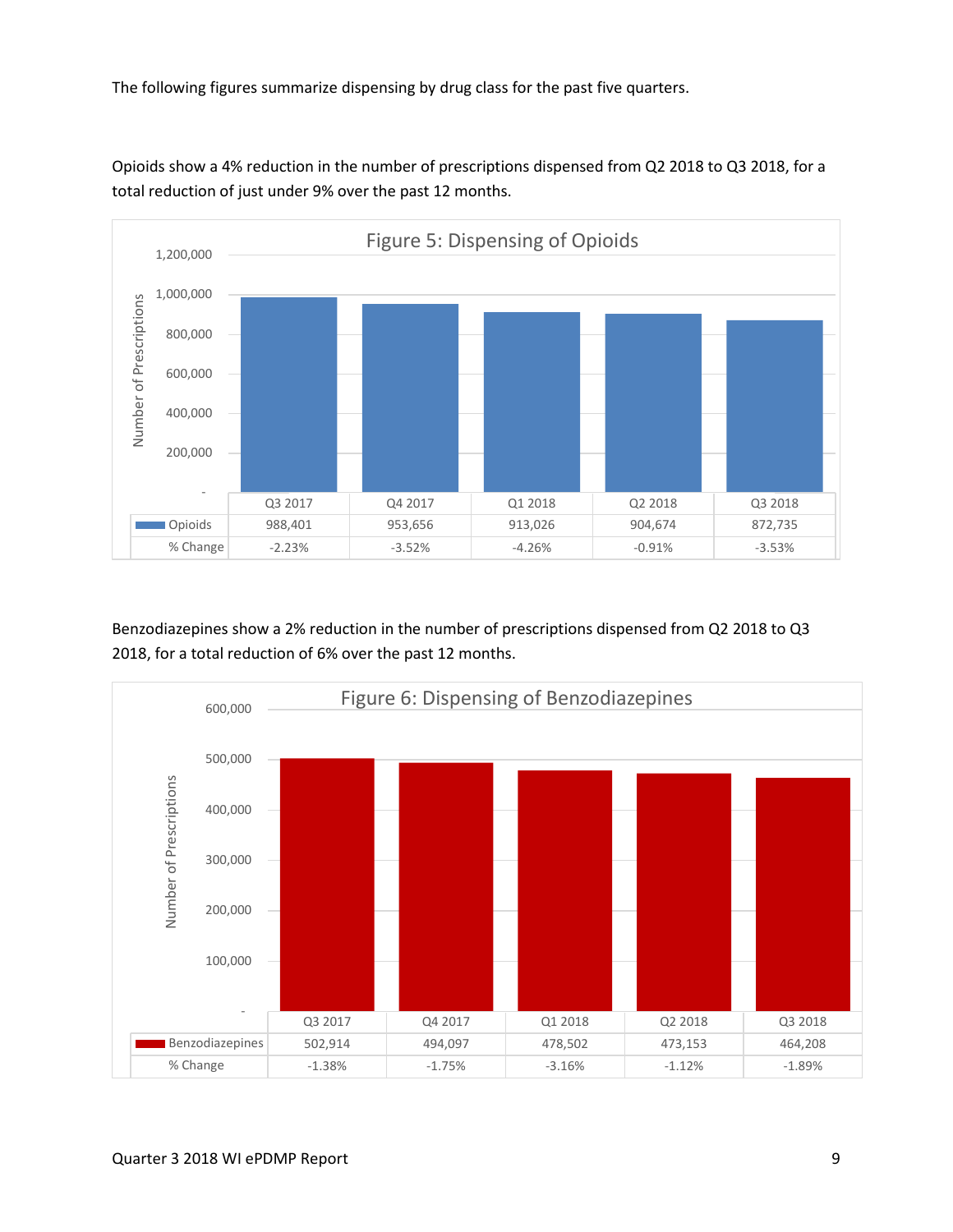Dispensing of stimulants had been fluctuating between increased and decreased dispensing; however, Q3 2018 was the second consecutive quarter of decreased dispensing. There was a 4% reduction in the number of stimulant prescriptions dispensed from Q2 2018 to Q3 2018, for a total reduction of 3% over the past 12 months.



#### **Top 15 Dispensed Monitored Prescription Drugs**

Historically there has been no change to the drugs that fall under the 15 most dispensed monitored prescription drugs, but a notable change occurred in Q3 2018. Acetaminophen with Codeine was surpassed by Buprenorphine HCl-Naloxone HCl Dihydrate (Suboxone®) as the 15<sup>th</sup> most dispensed monitored prescription drug. Buprenorphine products are one of three FDA approved medications utilized to treat opioid use disorder as part of Medication-Assisted Treatment (MAT). However, it should be noted, federal regulation 42 CFR Part 2 prohibits federally funded opioid treatment programs from submitting dispensing data to state PDMPs. The dispensing data in the WI ePDMP only reflects Buprenorphine HCl-Naloxone HCl Dihydrate that is dispensed by a pharmacy and does not include dispensings that occur at an opioid treatment program.

For the third consecutive quarter, the top five monitored drugs dispensed no longer included Oxycodone HCl, resulting in only two opioids in the top five monitored prescription drugs. The top 15 monitored prescription drugs dispensed make up almost 88% of the dispensing records for any given quarter.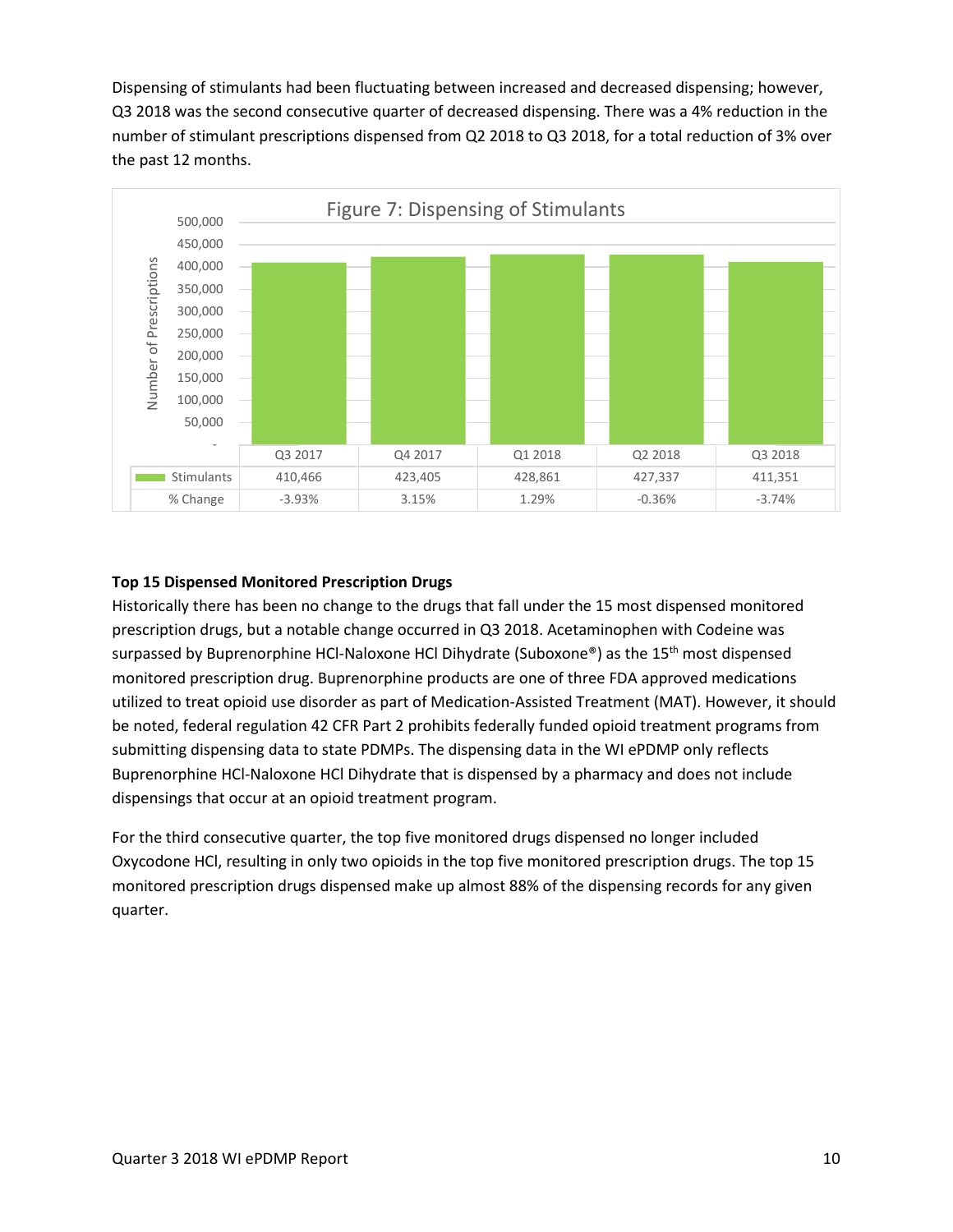Table 1 below shows the top 15 most dispensed monitored prescription drugs in Q3 2018 compared to Q2 2018, ranked in order of the number of prescriptions dispensed in Q3 2018. Acetaminophen with Codeine has been included for comparison purposes.

| Table 1: Top 15 Dispensed Monitored Prescription Drug by Dispensing |                                   |                   |                   |                   |         |  |
|---------------------------------------------------------------------|-----------------------------------|-------------------|-------------------|-------------------|---------|--|
|                                                                     |                                   |                   | Q3 2018           | Q2 2018           | Percent |  |
|                                                                     | <b>Drug Name</b>                  | <b>Drug Class</b> | <b>Dispensing</b> | <b>Dispensing</b> | Change  |  |
|                                                                     |                                   |                   |                   |                   |         |  |
| $\mathbf{1}$                                                        | Hydrocodone-Acetaminophen         | Opioid            | 291,990           | 302,404           | $-3.4%$ |  |
| $\overline{2}$                                                      | Amphetamine-<br>Dextroamphetamine | Stimulant         | 195,811           | 200,080           | $-2.1%$ |  |
|                                                                     |                                   |                   |                   |                   |         |  |
| $\overline{3}$                                                      | <b>Tramadol HCl</b>               | Opioid            | 173,433           | 177,301           | $-2.2%$ |  |
|                                                                     |                                   |                   |                   |                   |         |  |
| 4                                                                   | Lorazepam                         | Benzodiazepine    | 145,357           | 147,578           | $-1.5%$ |  |
| 5                                                                   | Alprazolam                        | Benzodiazepine    | 141,650           | 144,683           | $-2.1%$ |  |
|                                                                     |                                   |                   |                   |                   |         |  |
| 6                                                                   | Oxycodone HCl                     | Opioid            | 136,760           | 142,469           | $-4.0%$ |  |
| $\overline{7}$                                                      | Clonazepam                        | Benzodiazepine    | 120,946           | 123,401           | $-2.0%$ |  |
| 8                                                                   | Zolpidem Tartrate                 | Other             | 116,097           | 118,841           | $-2.3%$ |  |
|                                                                     |                                   |                   |                   |                   |         |  |
| 9                                                                   | Oxycodone w/ Acetaminophen        | Opioid            | 93,862            | 99,705            | $-5.9%$ |  |
| 10                                                                  | Methylphenidate HCl               | Stimulant         | 90,497            | 96,624            | $-6.3%$ |  |
|                                                                     |                                   |                   |                   |                   |         |  |
| 11                                                                  | Lisdexamfetamine Dimesylate       | Stimulant         | 89,695            | 92,954            | $-3.5%$ |  |
| 12                                                                  | Pregabalin                        | Other             | 60,395            | 61,079            | $-1.1%$ |  |
|                                                                     |                                   |                   |                   |                   |         |  |
| 13                                                                  | Diazepam                          | Benzodiazepine    | 49,514            | 50,704            | $-2.3%$ |  |
| 14                                                                  | Morphine Sulfate                  | Opioid            | 45,516            | 47,594            | $-4.4%$ |  |
|                                                                     | Buprenorphine HCl-Naloxone HCl    |                   |                   |                   |         |  |
| 15                                                                  | Dihydrate                         | Opioid            | 39,374            | 37,886            | $+3.9%$ |  |
| 15<br>(Q2)                                                          | Acetaminophen w/ Codeine          | Opioid            | 36,571            | 38,297            | $-4.5%$ |  |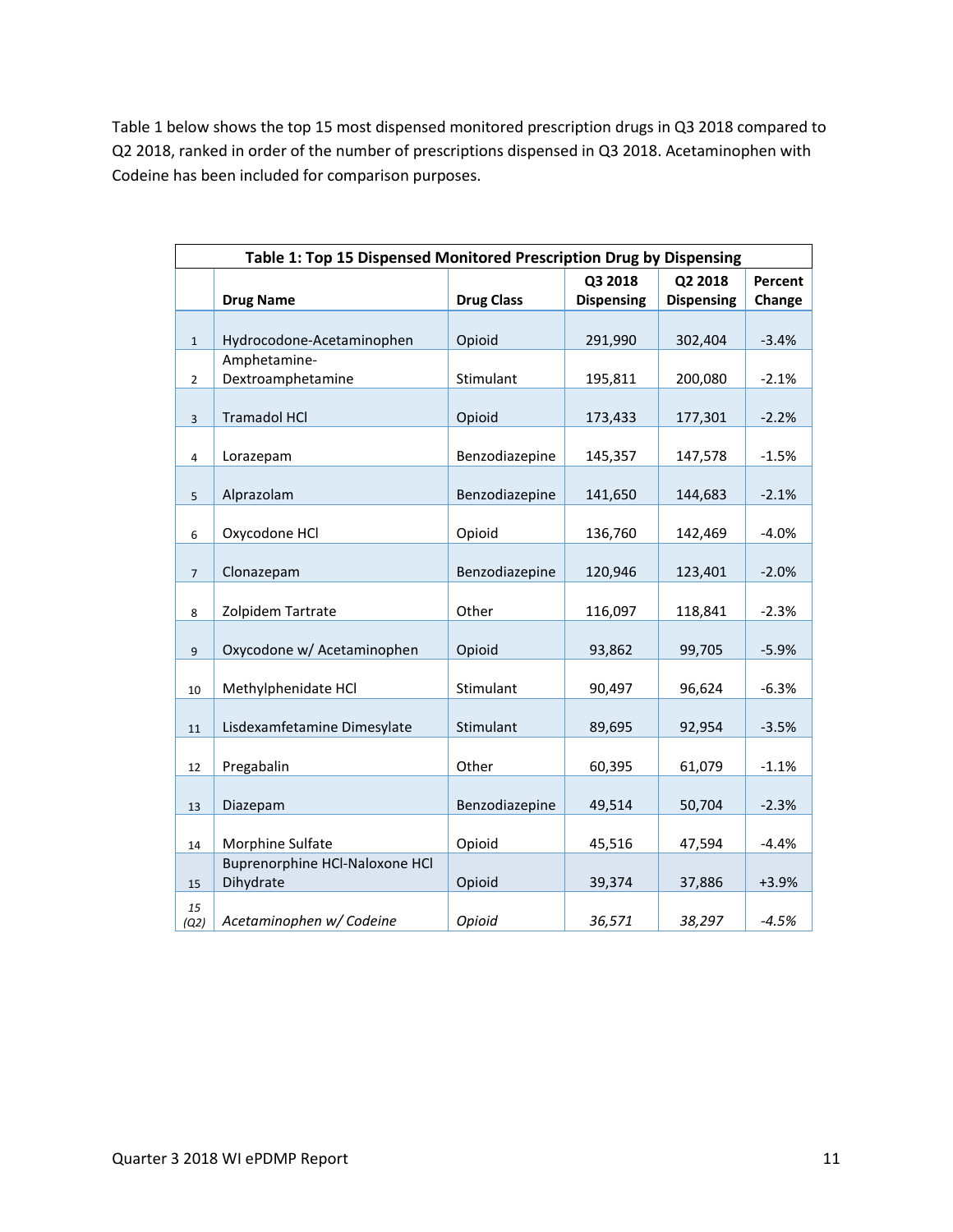Table 2 below shows the top 15 most dispensed monitored prescription drugs in Q3 2018 compared to Q2 2018, ranked in order of total quantity of pills or doses dispensed in Q3 2018, rather than number of prescription orders filled. Three of the top five monitored prescription drugs remain opioids. When measured by the number of doses rather than the number of prescriptions, Acetaminophen with Codeine remains in the top 15. Buprenorphine HCl-Naloxone HCl Dihydrate has been included in Table 2 for comparison purposes.

|                | Table 2: Top 15 Dispensed Monitored Prescription Drug by Pill (Dose) Volume |                   |                        |                        |                   |  |  |
|----------------|-----------------------------------------------------------------------------|-------------------|------------------------|------------------------|-------------------|--|--|
|                | <b>Drug Name</b>                                                            | <b>Drug Class</b> | Q3 2018<br>Pill (Dose) | Q2 2018<br>Pill (Dose) | Percent<br>Change |  |  |
| $\mathbf{1}$   | Hydrocodone-Acetaminophen                                                   | Opioid            | 15,012,191             | 15,644,994             | $-4.0%$           |  |  |
| $\overline{2}$ | <b>Tramadol HCl</b>                                                         | Opioid            | 11,761,855             | 12,151,554             | $-3.2%$           |  |  |
| $\overline{3}$ | Oxycodone HCl                                                               | Opioid            | 9,916,310              | 10,626,154             | $-6.7%$           |  |  |
| 4              | Amphetamine-<br>Dextroamphetamine                                           | Stimulant         | 9,343,160              | 9,504,935              | $-1.7%$           |  |  |
| $\mathsf S$    | Alprazolam                                                                  | Benzodiazepine    | 7,877,611              | 8,083,704              | $-2.5%$           |  |  |
| 6              | Clonazepam                                                                  | Benzodiazepine    | 6,820,059              | 7,103,065              | $-4.0%$           |  |  |
| $\overline{7}$ | Lorazepam                                                                   | Benzodiazepine    | 6,598,163              | 6,856,844              | $-3.8%$           |  |  |
| 8              | Oxycodone w/ Acetaminophen                                                  | Opioid            | 6,201,914              | 6,593,367              | $-5.9%$           |  |  |
| 9              | Pregabalin                                                                  | Other             | 4,440,822              | 4,483,321              | $-0.9%$           |  |  |
| 10             | Methylphenidate HCl                                                         | Stimulant         | 4,183,438              | 4,419,971              | $-5.4%$           |  |  |
| 11             | Zolpidem Tartrate                                                           | Other             | 3,877,500              | 3,947,508              | $-1.8%$           |  |  |
| 12             | Lisdexamfetamine Dimesylate                                                 | Stimulant         | 2,807,524              | 2,900,347              | $-3.2%$           |  |  |
| 13             | Morphine Sulfate                                                            | Opioid            | 2,626,289              | 2,782,590              | $-5.6%$           |  |  |
| 14             | Diazepam                                                                    | Benzodiazepine    | 1,956,016              | 2,038,674              | $-4.1%$           |  |  |
| 15             | Acetaminophen w/ Codeine                                                    | Opioid            | 1,547,412              | 1,609,476              | $-3.9%$           |  |  |
| 16             | <b>Buprenorphine HCI-Naloxone HCI</b><br>Dihydrate                          | Opioid            | 1,281,850              | 1,255,298              | $+2.1%$           |  |  |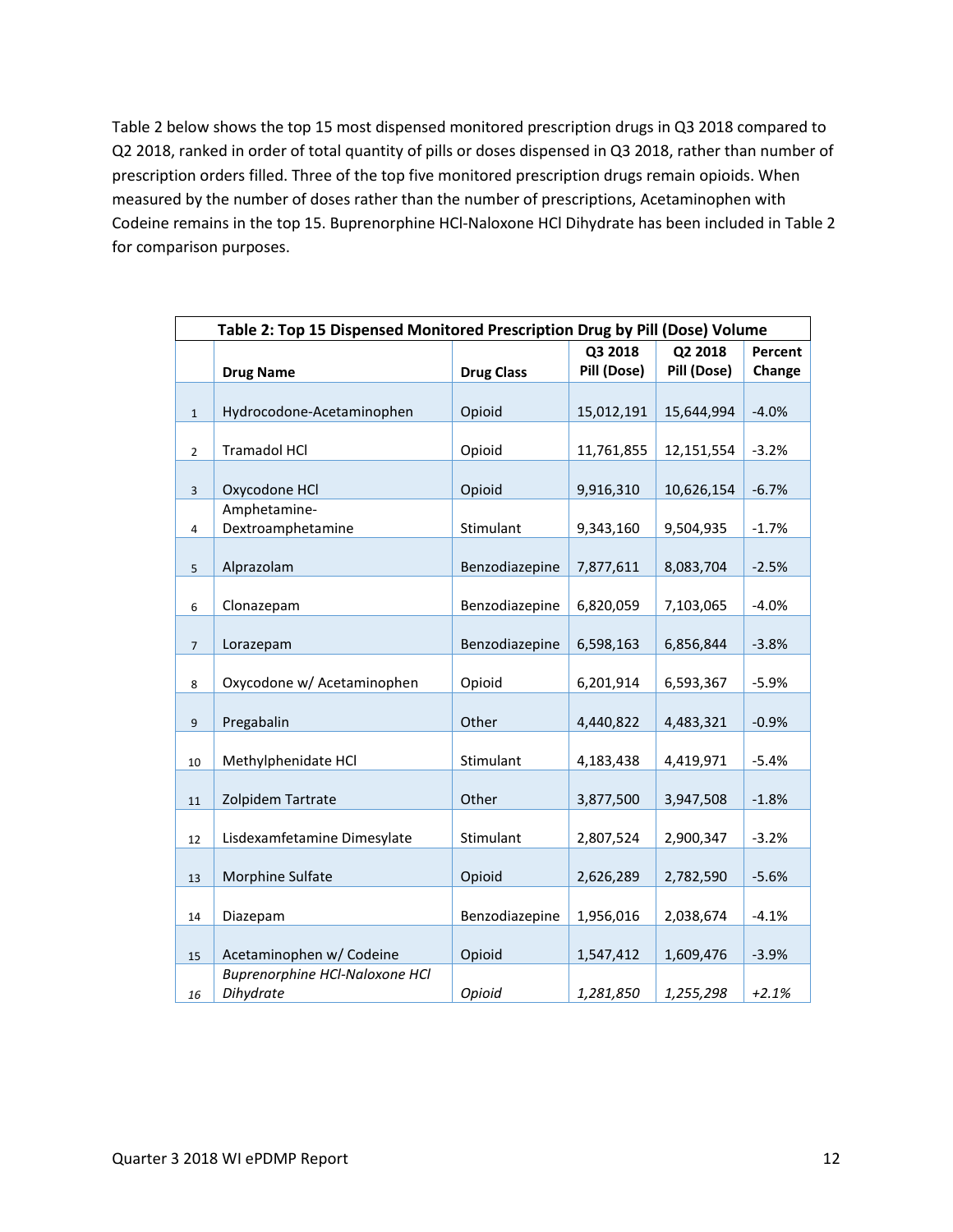#### <span id="page-12-0"></span>Data-Driven Alerts

The WI ePDMP application uses sophisticated data analytics to assess a patient's monitored prescription drug history. Analytics are performed on the prescription history to identify and alert WI ePDMP users to potential indications of abuse, diversion, or overdose risk, such as high morphine milligram equivalent doses, overlapping benzodiazepine and opioid prescriptions, and multiple prescribers or dispensers.

The 6 types of concerning patient history alerts are:

- 1. *Multiple Prescribers or Pharmacies Alert*, which indicates that the patient has obtained prescriptions from at least 5 prescribers or 5 pharmacies within the previous 90 days. The 5 prescribers or dispensers may be associated with the same clinic, practice or location, but the WI ePDMP still views them as separate prescribers/dispensers. This alert is not a direct indication of doctor shopping, simply a flag for further inspection of the dispensing history.
- 2. *Long-Term Opioid Therapy with Multiple Prescribers Alert*, which indicates when a patient has been prescribed at least 1 opioid prescription from 2 or more prescribers for 90 or more days.
- 3. *Early Refill Alert*, which indicates when a patient has refilled a controlled substance prescription 2 or more days earlier than the expected refill date based on the estimated duration of the prescription calculated and reported by the pharmacy.
- 4. *High Current Daily Dose of Opioids Alert*, which indicates when a patient's active current prescriptions are estimated to provide a daily dose of opioids that exceeds 90 morphine milligram equivalent (MME).
- 5. *Concurrent Benzodiazepine and Opioid Prescription Alert*, which indicates when a patient's active current prescriptions include both an opioid and a benzodiazepine.
- 6. *Multiple Same Day Prescriptions Alert*, which indicates when a patient has received the same controlled substance drug from multiple prescribers or pharmacies on the same day.

Overall, there was a nearly 17% reduction in the number of concerning patient history alerts over the last 12 months. All alert types declined between 1-5% from the previous quarter, apart from Multiple Same Day Prescriptions, which declined 30% from the previous quarter. The Multiple Same Day Prescription alerts account for the smallest portion of alerts for any given quarter.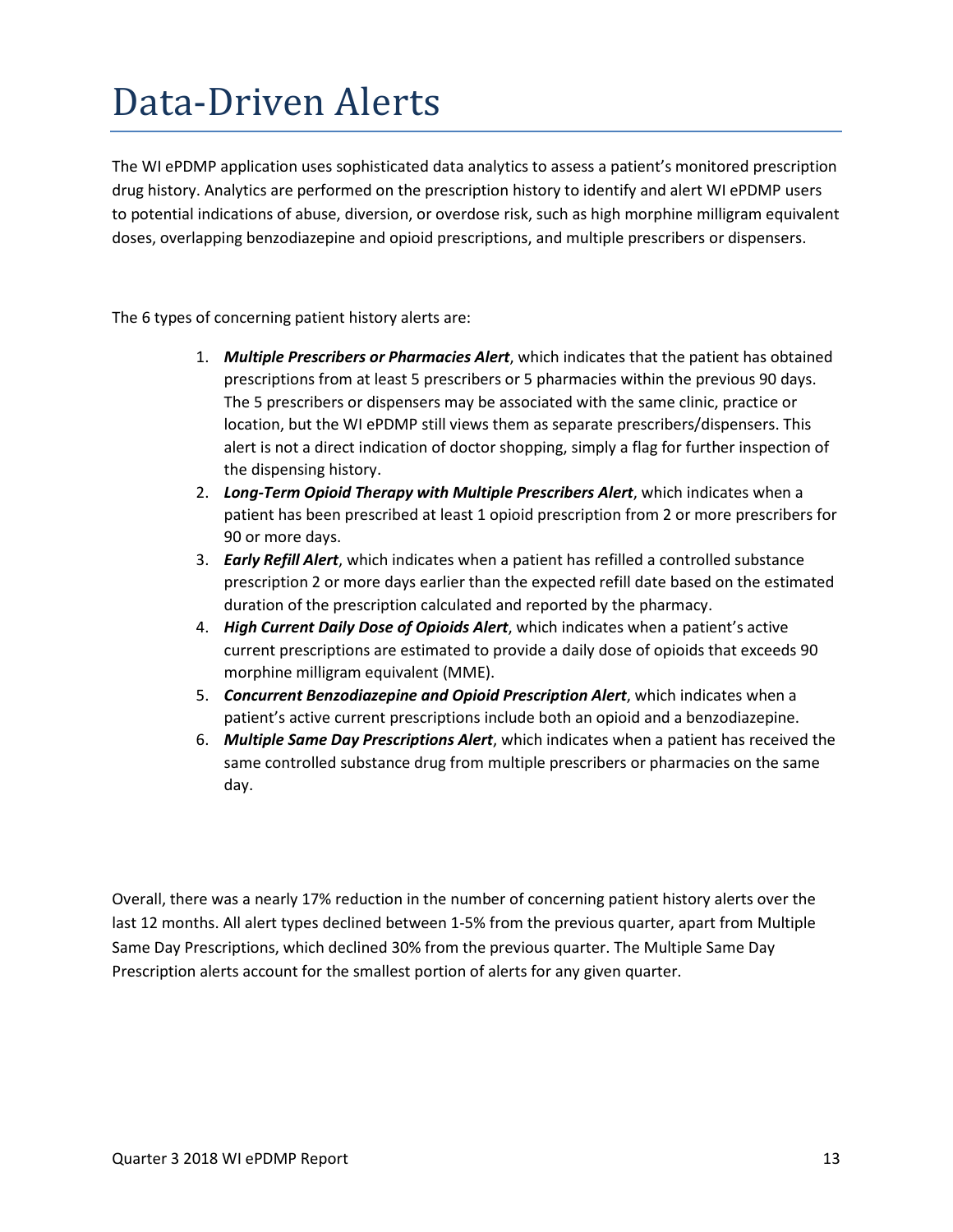Among higher volume alerts, High Opioid Daily Dose alerts decreased by 4%, Concurrent Benzodiazepine and Opioid alerts decreased by 2%, and Multiple Prescribers or Pharmacies, or "doctor shopping," alerts decreased by just under 1%.



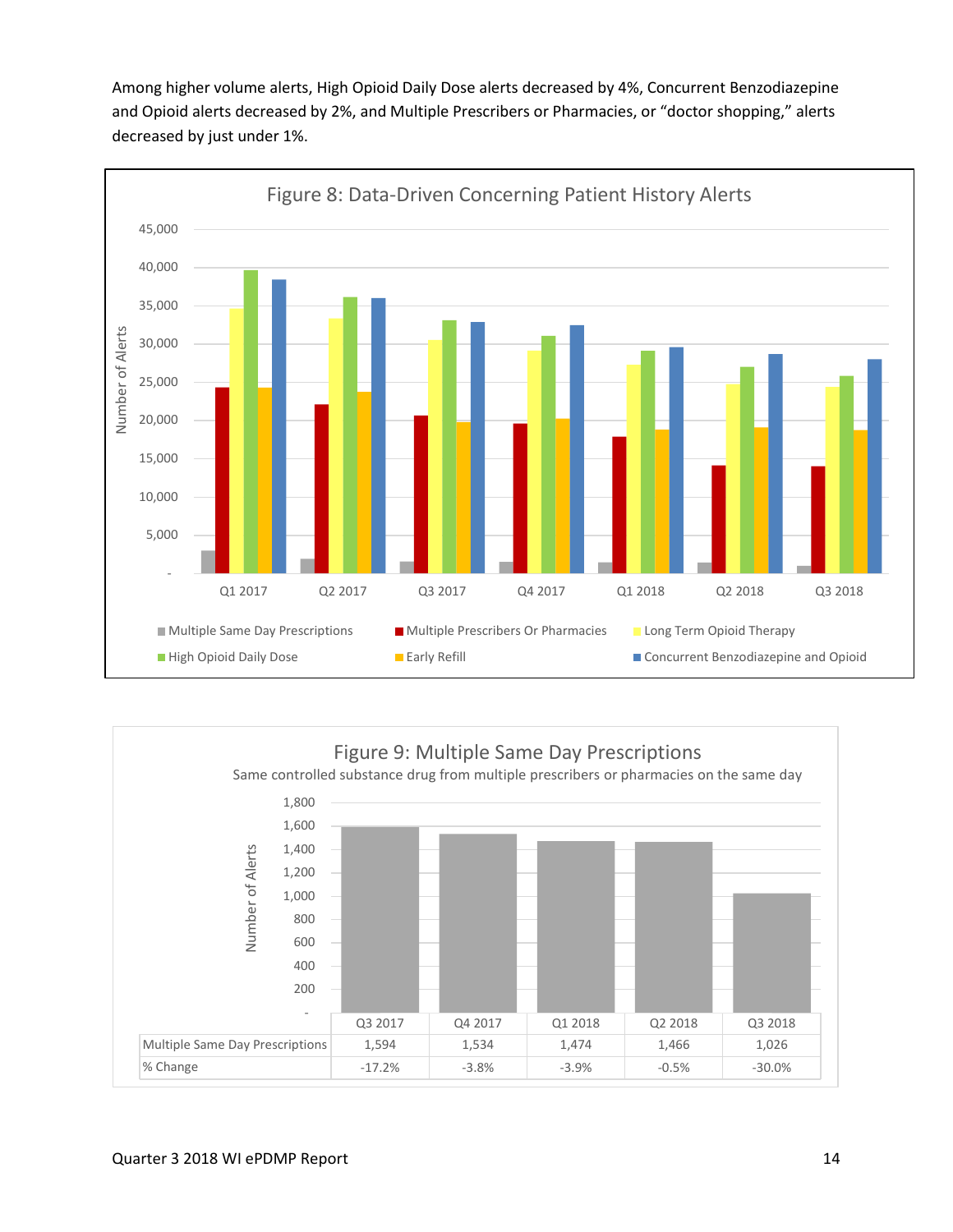# <span id="page-14-0"></span>Disclosure of PDMP Data

Between July 1 and September 30, 2018, healthcare users made a total of 1,783,813 patient queries. Breaking down the queries by user type shows that 45% of the queries were performed by delegates of prescribers or pharmacists, 36% were performed by prescribers, 17% by pharmacists, and 2% by other non-prescribing healthcare professionals.



As of September 30, 2018, healthcare professionals from fourteen health systems in Wisconsin have one-click access to the PDMP from within their EHR platform. In Q3 of 2018, 40% of patient queries were through the direct EHR integration, consistent with the previous quarter.

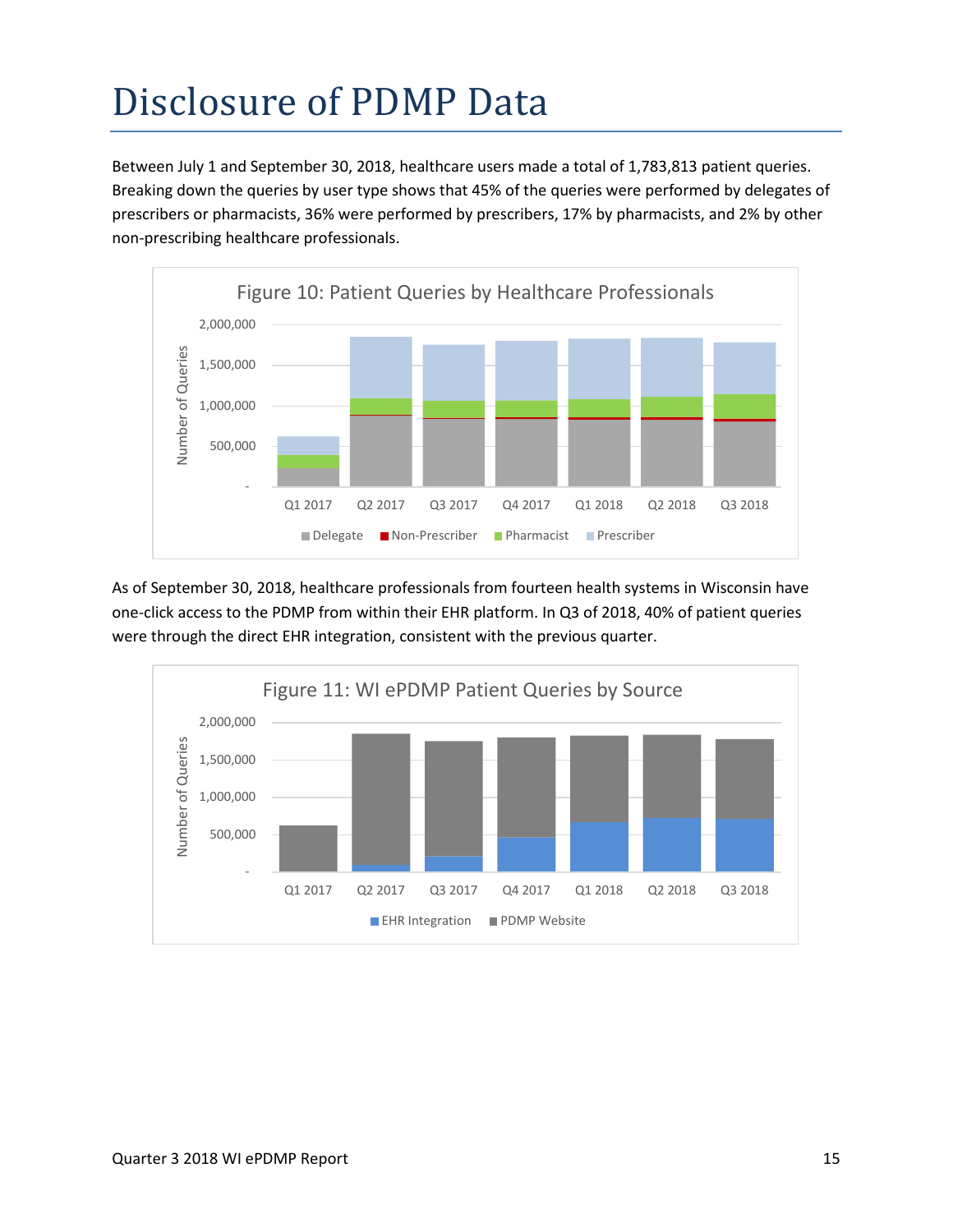Authorized individuals from non-healthcare groups made 332 requests for PDMP data in Q3 of 2018, which was a slight increase from the 314 requests made in Q2 2018.



#### <span id="page-15-0"></span>Law Enforcement Reports

Between July 1 and September 30, 2018, Wisconsin law enforcement agencies reported 568 events to the WI ePDMP as required by s. [961.37 \(3\) \(a\),](https://docs.legis.wisconsin.gov/document/statutes/961.37(3)(a)) Wis. Stat. The law requires the agencies to submit a report in each of the following situations:

- 1. When a law enforcement officer receives a report of a stolen controlled substance prescription.
- 2. When a law enforcement officer reasonably suspects that a violation of the Controlled Substances Act involving a prescribed drug is occurring or has occurred.
- 3. When a law enforcement officer believes someone is undergoing or has immediately prior experienced an opioid-related drug overdose.
- 4. When a law enforcement officer believes someone died as a result of using a narcotic drug.

There is no requirement for law enforcement agencies to submit their reports within a certain timeframe after the date of the event. Outreach for law enforcement agencies is ongoing as part of an effort to increase awareness of the requirement to submit to the PDMP and the value of the PDMP notifying the prescribers of the events for patients to whom they prescribe.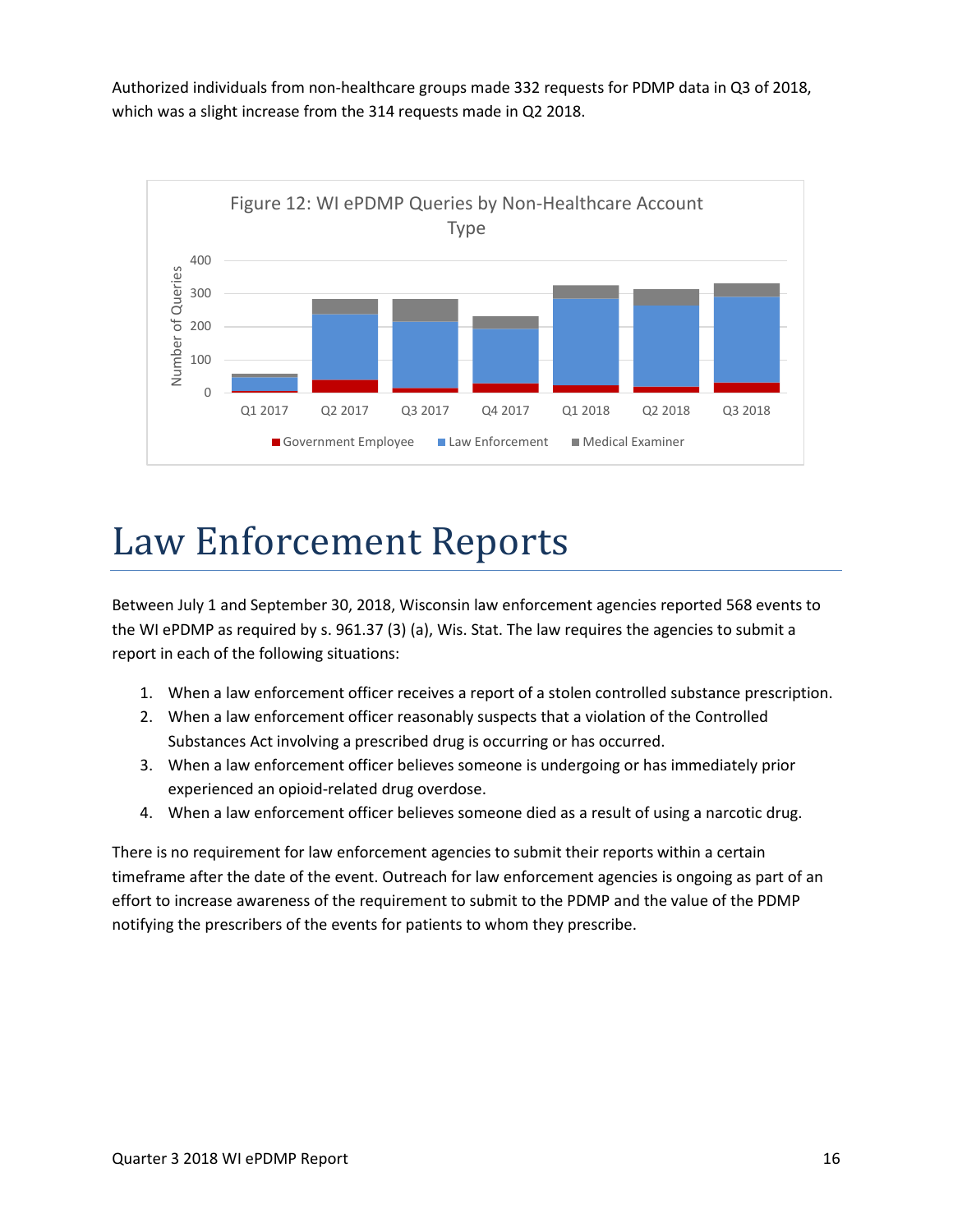

In 2018 the distribution of submission by report type remains consistent with the 2017 report type distribution:

- 38% of the reports submitted were reports of stolen controlled substance prescriptions
- 26% of the reports submitted were suspected violations of the Controlled Substances Act
- 31% of the reports submitted were suspected non-fatal opioid-related overdose events, and
- 4% of the reports submitted were suspected narcotic-related deaths.